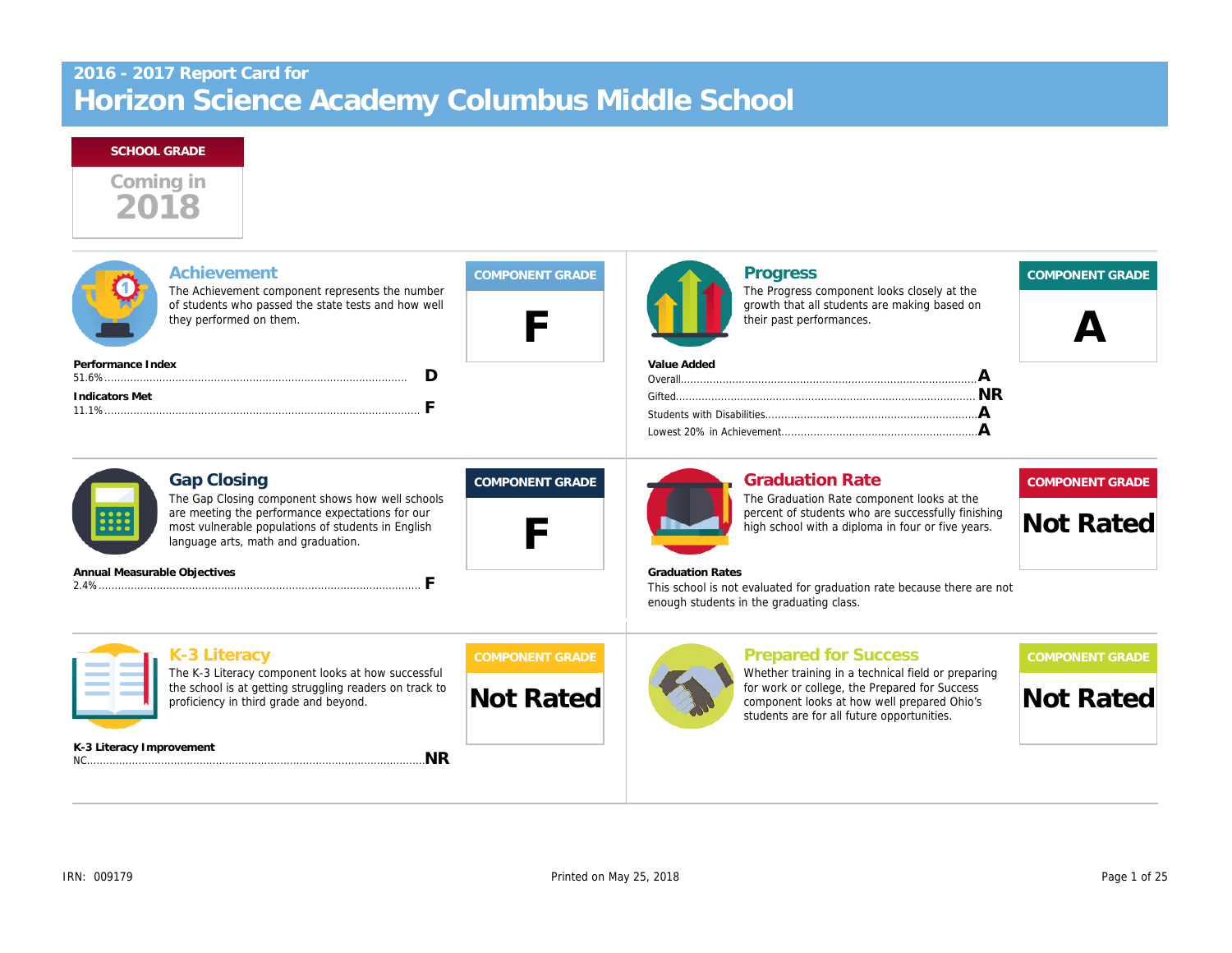## Achievement

The Achievement component represents the number of students who passed the state tests and how well they performed on them.



### Performance Index

The Performance Index measures the test results of every student, not just those who<br>score proficient or higher. There are six levels on the index and districts receive points<br>for every student in each of these levels. The improving the performance of all students, regardless of achievement level.

#### Performance Index

D

| Achievement<br>Level | Pct of<br><b>Students</b> |   | Points for<br>this Level |     | Points<br>Received |
|----------------------|---------------------------|---|--------------------------|-----|--------------------|
| Advanced Plus        | 0.4                       | x | 1.3                      | $=$ | 0.5                |
| Advanced             | 3.7                       | x | 12                       | $=$ | 4.4                |
| Accelerated          | 9.7                       | x | 11                       | $=$ | 10.6               |
| Proficient           | 18.4                      | x | 1.0                      | $=$ | 18.4               |
| Basic                | 25.4                      | x | 0.6                      | $=$ | 15.3               |
| Limited              | 42.5                      | x | 0.3                      | $=$ | 12.7               |
| Untested             | 0.0                       | X | 0.0                      | $=$ | 0.0                |
|                      |                           |   |                          |     | 61.9               |

51.6% 61.9 of a possible 120.0

|       | $A = 90.0 - 100.0\%$ |
|-------|----------------------|
|       | $B = 80.0 - 89.9%$   |
| $C =$ | 70.0 - 79.9%         |
| D =   | $50.0 - 69.9%$       |
| F =   | $0.0 - 49.9%$        |

Performance Index Trend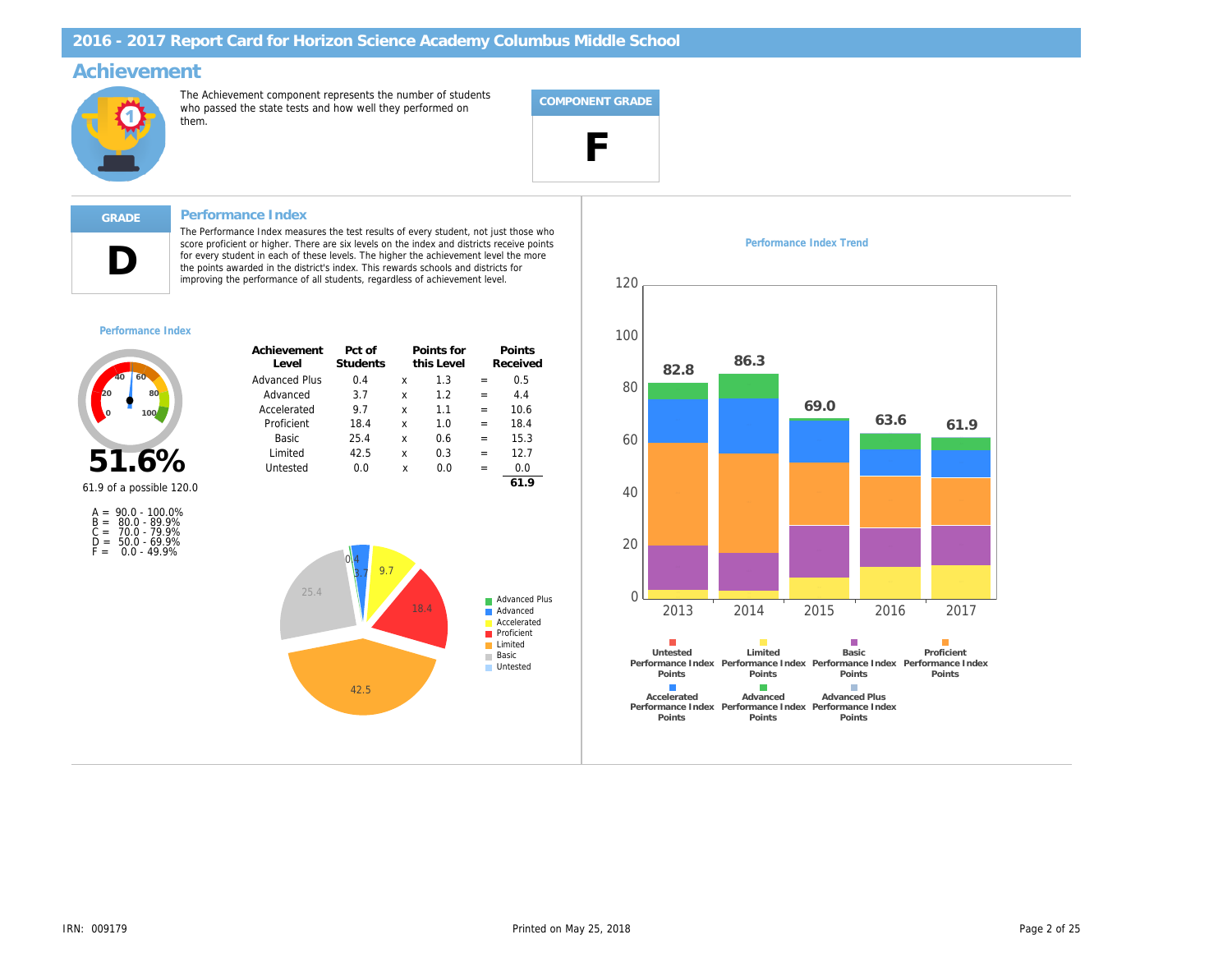#### Indicators Met

F

Indicators Met measures the percent of students who have passed state tests. It also includes the gifted indicator. Test results are reported for each student in a grade and subject. The passage rate for each indicator is 80%.

### Indicators Met %

 $11.1\%$ A =<br>B =<br>C =<br>D =<br>F = 90.0 - 100.0% 80.0 - 89.9% 70.0 - 79.9% 50.0 - 69.9% 0.0 - 49.9%

#### Grades 3-5 Grades 6-8 High School

This school does not have enough test results in 3rd, 4th, or 5th grade to display this table.

|           | English Language Arts | 31.5% |
|-----------|-----------------------|-------|
| 6th Grade | <b>Mathematics</b>    | 28.3% |
|           | Social Studies        | 37.9% |
| 7th Grade | English Language Arts | 39.7% |
|           | <b>Mathematics</b>    | 25.7% |
|           | English Language Arts | 30.0% |
| 8th Grade | <b>Mathematics</b>    | 21.7% |
|           | Science               | 28.6% |

**GIFTED INDICATOF NC** 

This school doe enough Ohio C Test results to d table.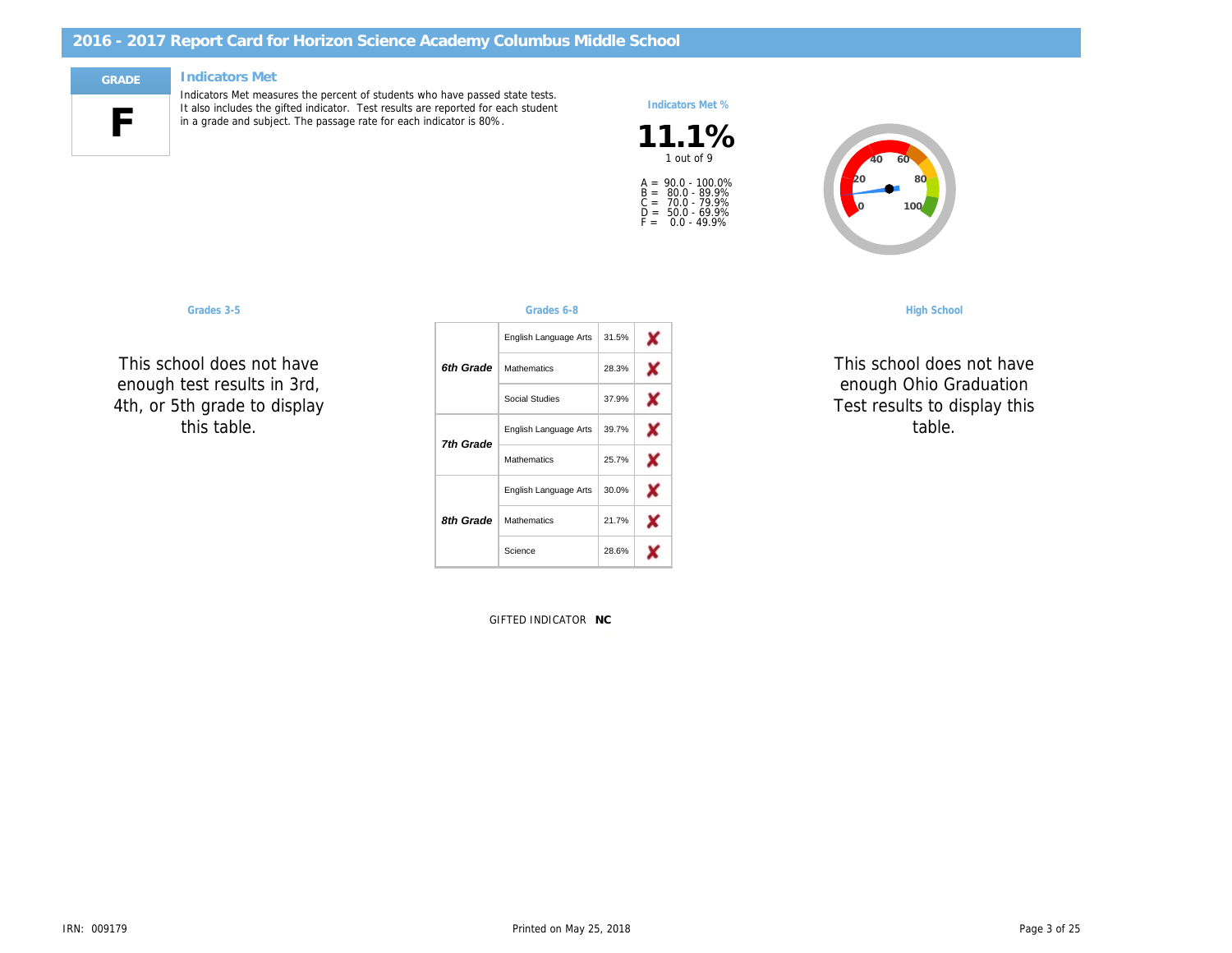Achievement Levels by Grade **Proficient Percent Trend by Grade** Proficient Percent Trend by Grade 3rd Grade No data returned for this view. This might be because the applied filter excludes all data.

4th Grade

No data returned for this view. This might be because the applied filter excludes all data.

5th Grade

No data returned for this view. This might be because the applied filter excludes all data.

6th Grade 6th Grade 6th Grade 6th Grade 6th Grade 6th Grade 6th Grade 6th Grade 6th Grade 6th Grade 6th Grade

3rd Grade

No data returned for this view. This might be because the appli excludes all data.

4th Grade

No data returned for this view. This might be because the appli excludes all data.

5th Grade

No data returned for this view. This might be because the appli excludes all data.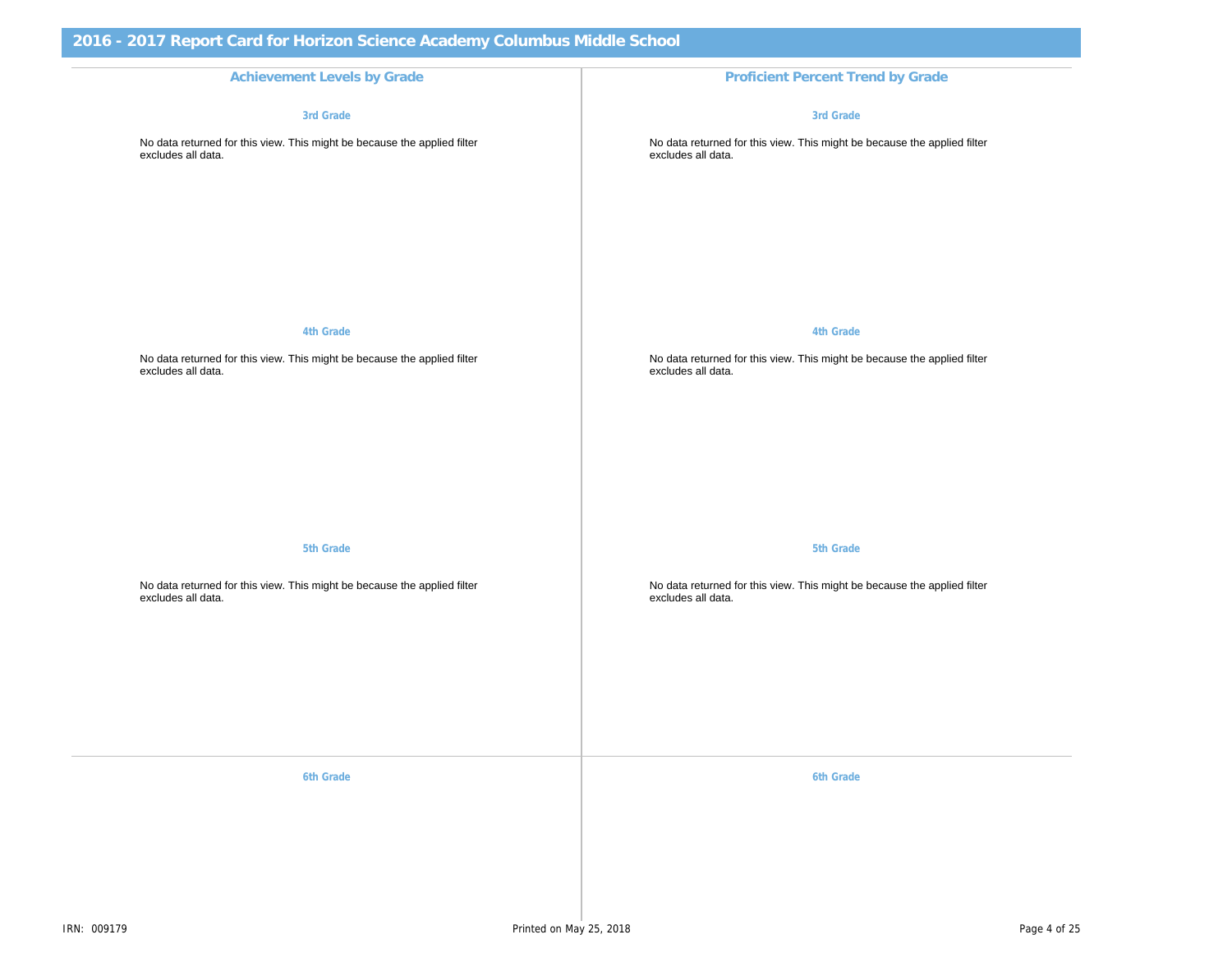|                                                                                                | 2016 - 2017 Report Card for Horizon Science Academy Columbus Middle School |  |  |  |  |
|------------------------------------------------------------------------------------------------|----------------------------------------------------------------------------|--|--|--|--|
| No data returned for this view. This might be because the applied filter<br>excludes all data. |                                                                            |  |  |  |  |
|                                                                                                |                                                                            |  |  |  |  |
|                                                                                                |                                                                            |  |  |  |  |
|                                                                                                |                                                                            |  |  |  |  |
|                                                                                                |                                                                            |  |  |  |  |
|                                                                                                |                                                                            |  |  |  |  |
|                                                                                                |                                                                            |  |  |  |  |
|                                                                                                |                                                                            |  |  |  |  |
| 7th Grade                                                                                      | 7th Grade                                                                  |  |  |  |  |
|                                                                                                |                                                                            |  |  |  |  |
| No data returned for this view. This might be because the applied filter                       |                                                                            |  |  |  |  |
| excludes all data.                                                                             |                                                                            |  |  |  |  |
|                                                                                                |                                                                            |  |  |  |  |
|                                                                                                |                                                                            |  |  |  |  |
|                                                                                                |                                                                            |  |  |  |  |
|                                                                                                |                                                                            |  |  |  |  |
|                                                                                                |                                                                            |  |  |  |  |
|                                                                                                |                                                                            |  |  |  |  |
| 8th Grade                                                                                      | 8th Grade                                                                  |  |  |  |  |
|                                                                                                |                                                                            |  |  |  |  |
| No data returned for this view. This might be because the applied filter<br>excludes all data. |                                                                            |  |  |  |  |
|                                                                                                |                                                                            |  |  |  |  |
|                                                                                                |                                                                            |  |  |  |  |
|                                                                                                |                                                                            |  |  |  |  |
|                                                                                                |                                                                            |  |  |  |  |
|                                                                                                |                                                                            |  |  |  |  |
|                                                                                                |                                                                            |  |  |  |  |
|                                                                                                |                                                                            |  |  |  |  |
| <b>High School</b>                                                                             | <b>High School</b>                                                         |  |  |  |  |
|                                                                                                |                                                                            |  |  |  |  |
|                                                                                                |                                                                            |  |  |  |  |
|                                                                                                |                                                                            |  |  |  |  |
|                                                                                                |                                                                            |  |  |  |  |
|                                                                                                |                                                                            |  |  |  |  |
|                                                                                                |                                                                            |  |  |  |  |
|                                                                                                |                                                                            |  |  |  |  |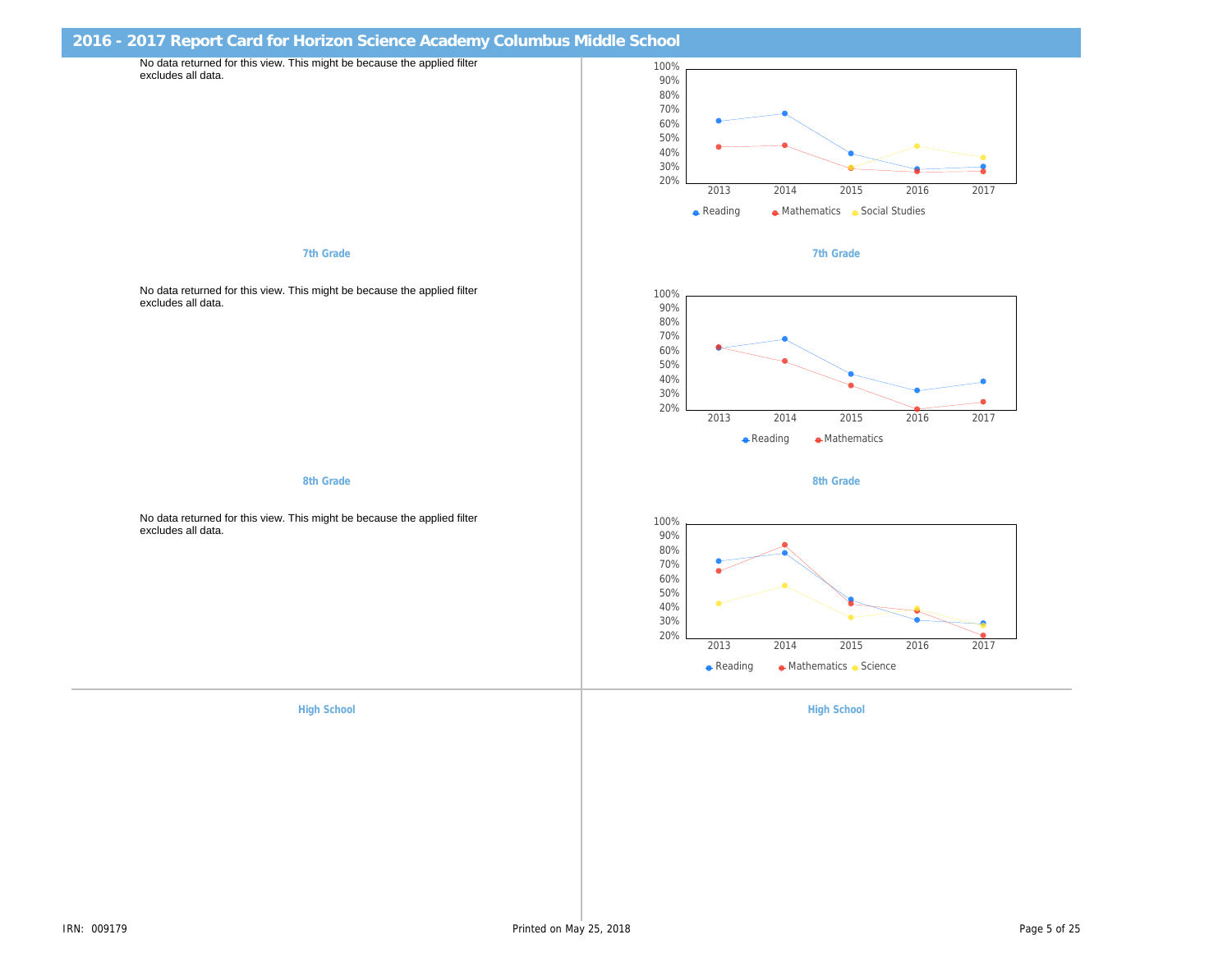| 2016 - 2017 Report Card for Horizon Science Academy Columbus Middle School                  |  |  |  |  |  |
|---------------------------------------------------------------------------------------------|--|--|--|--|--|
| No data returned for this view. This might be because the applied filter excludes all data. |  |  |  |  |  |
|                                                                                             |  |  |  |  |  |
|                                                                                             |  |  |  |  |  |
|                                                                                             |  |  |  |  |  |
|                                                                                             |  |  |  |  |  |
|                                                                                             |  |  |  |  |  |
|                                                                                             |  |  |  |  |  |
|                                                                                             |  |  |  |  |  |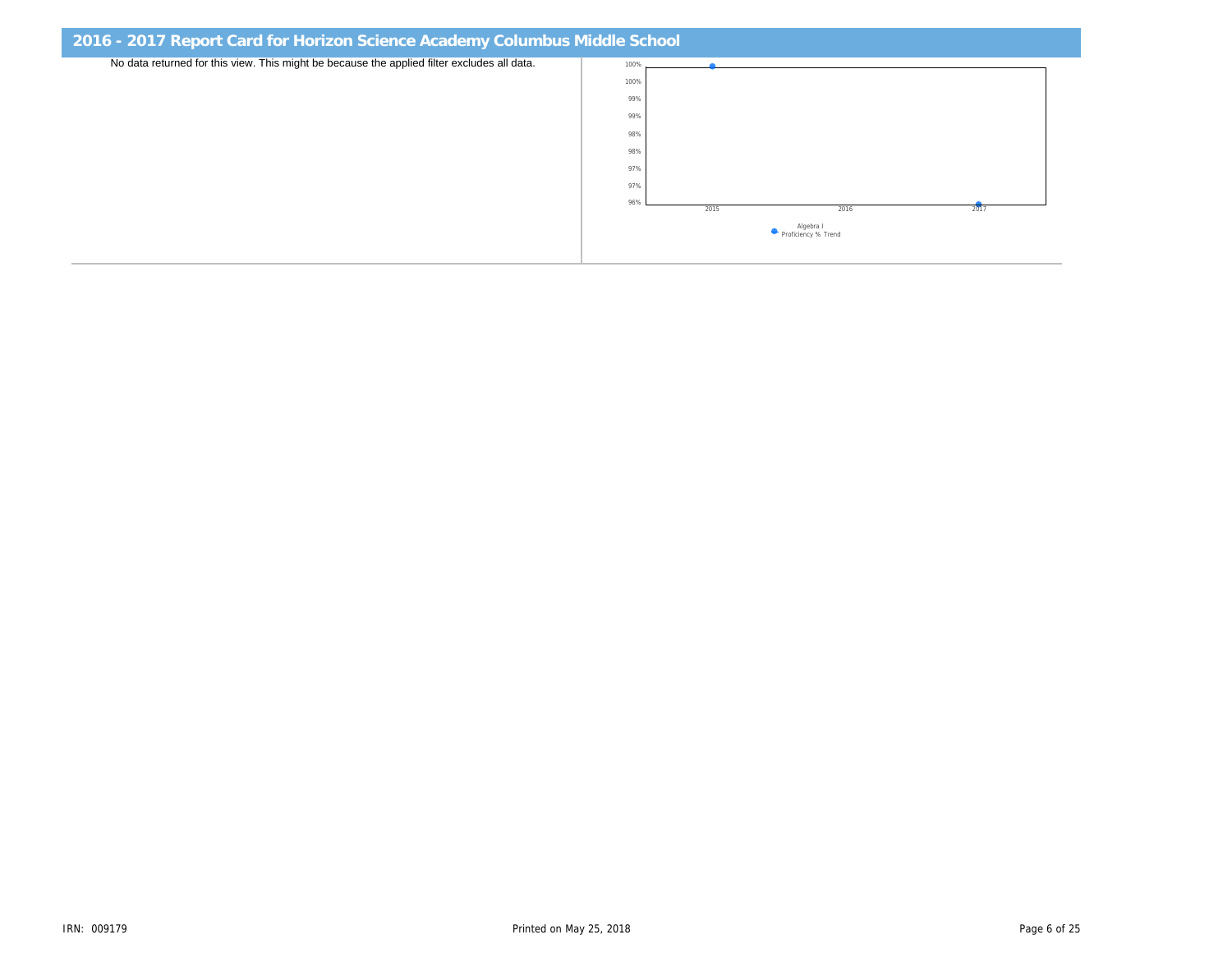# Gifted Students

The Gifted Students data and Indicator highlight the opportunities for and performance of gifted students. The dashboard answers several questions: How many students are identified as gifted and in what categories? How many of those students are receiving gifted services? How well are those gifted students performing? The Gifted Indicator measures whether opportunity and performance expectations are being met for gifted students.

#### Overview Performance Index and the extension of the extension of the extension of the extension of the extension of the extension of the extension of the extension of the extension of the extension of the extension of the

The Gifted Indicator is derived from three components: Gifted Value Added grade, the Performance Index for gifted students, and a Gifted Inputs score.

| Gifted Value Added                                                                              |                                               |                  |                                                                                                                                                                                             |  |  |  |  |
|-------------------------------------------------------------------------------------------------|-----------------------------------------------|------------------|---------------------------------------------------------------------------------------------------------------------------------------------------------------------------------------------|--|--|--|--|
| Value Added Grade:<br>N <sub>R</sub><br><b>NC</b><br>Value Added Met?:                          |                                               |                  | Schools must earn a Gifted Value Added grade of C<br>or better to meet the Gifted Value Added<br>component.                                                                                 |  |  |  |  |
|                                                                                                 | Gifted Performance Index                      |                  |                                                                                                                                                                                             |  |  |  |  |
|                                                                                                 | Performance Index:<br>Performance Index Met?: | NC.<br><b>NC</b> | Schools with at least 10 unique students in the<br>Gifted Performance Index calculation must score<br>117.0 or better to meet the Gifted Performance<br>Index component.                    |  |  |  |  |
|                                                                                                 | Gifted Inputs                                 |                  |                                                                                                                                                                                             |  |  |  |  |
| <b>Total Points:</b><br>0.0<br><b>Gifted Inputs Met?:</b><br>Not Met                            |                                               |                  | Points are earned based on identification and<br>services provided to gifted students. Schools must<br>earn 80 or more points out of a possible 100 to<br>meet the Gifted Inputs component. |  |  |  |  |
| <b>Gifted Indicator Final Result</b>                                                            |                                               |                  |                                                                                                                                                                                             |  |  |  |  |
| The Gifted Indicator is Met if none of the three<br>components are Not Met. Gifted Inputs alone |                                               |                  |                                                                                                                                                                                             |  |  |  |  |
|                                                                                                 | NC                                            |                  | cannot determine the Gifted Indicator, however; if<br>both the Value Added and Performance Index<br>components are NC, then the Gifted Indicator is also<br>NC.                             |  |  |  |  |
|                                                                                                 |                                               |                  |                                                                                                                                                                                             |  |  |  |  |

calculated for this schoo Level Students there are not enough s A performance index c

INDICATOR

NC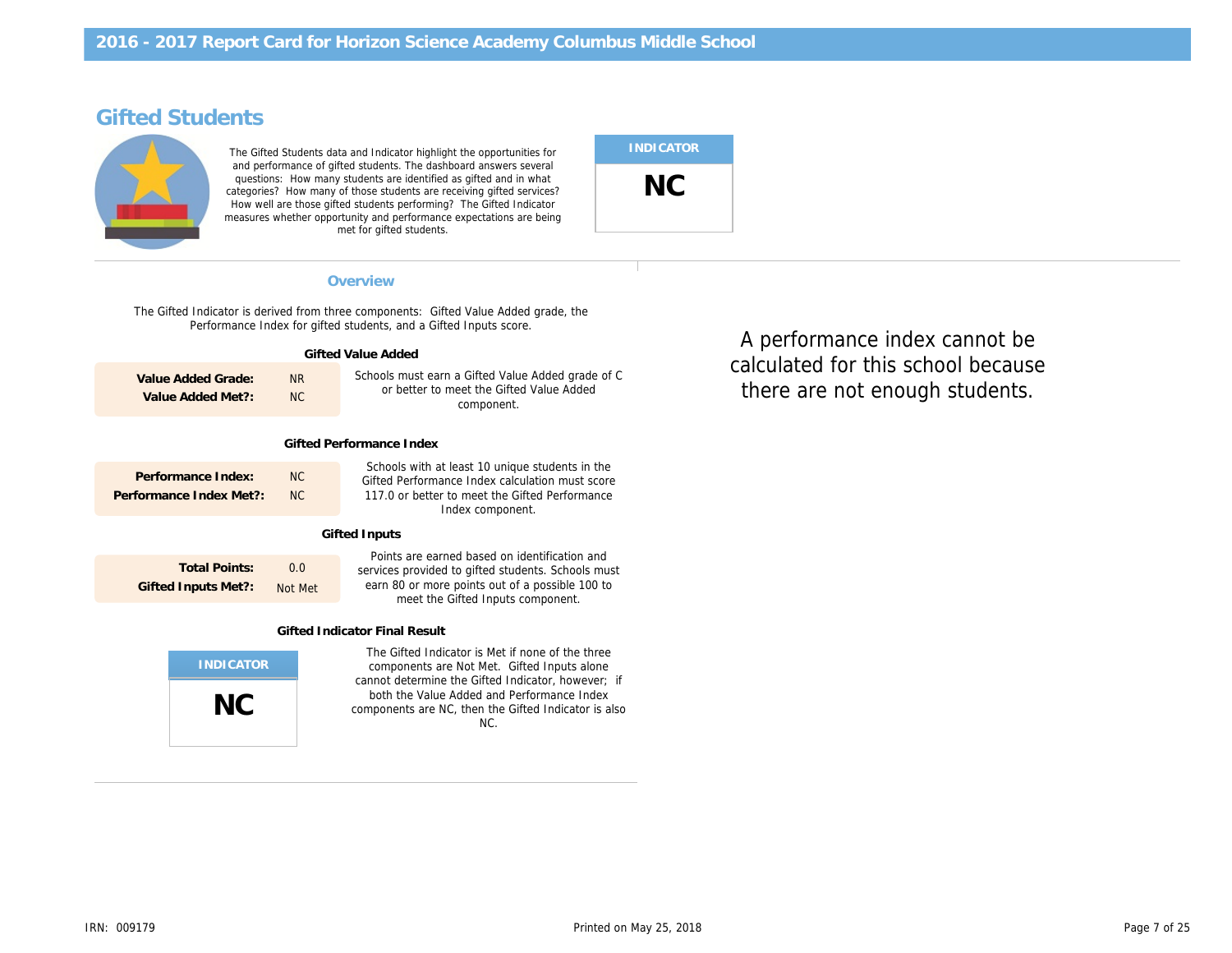# Gifted Indicator

The Gifted Inputs calculation assigns points based on the percentage of students identified and served in eight categories (factors). The points earned for each category are to determination for the Gifted Input component.

Reading, Math, Science, Social Studies, and Superior Cognitive Abilities Visual/Performing Arts and Creative Thinkin

Disadvantaged Students **Minority Students** Minority Students





not receiving services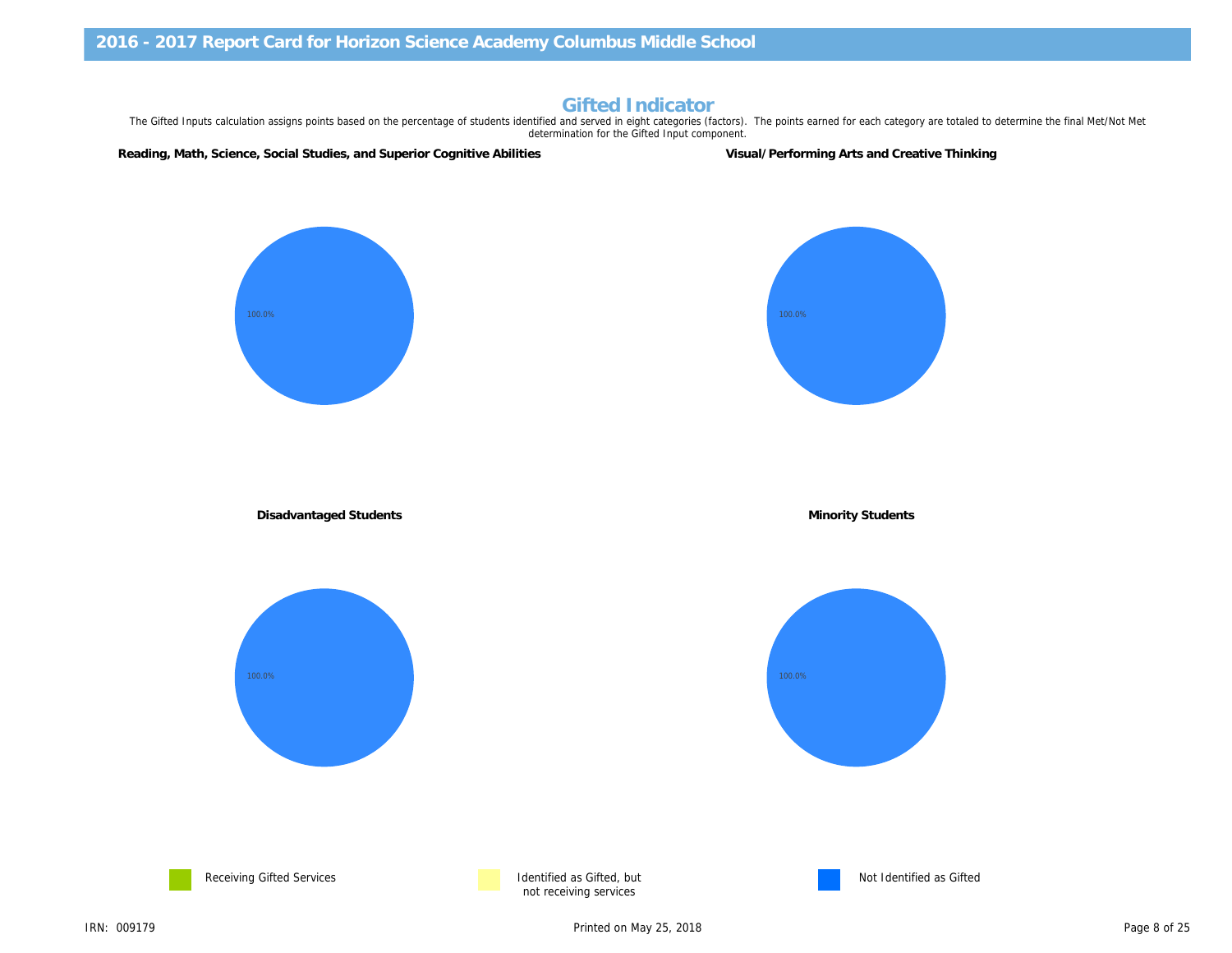## Progress

The Progress component looks closely at the growth that all students are making based on their past performances.

COMPONENT GRADE

 $\boldsymbol{\mathsf{\Delta}}$ 

 $\boldsymbol{\mathsf{A}}$ 

GRADE Overall

### GRADE Gifted Students

This measures the progress for students identified as gifted in reading, math, science, social studies and/or superior cognitive ability.

This measures the progress for all students in math, ELA, science and social studies using tests in grades 4-8 and some end-of-course exams.



NR

GRADE Students in the Lowest 20% in Achievement This measures the progress for students identified as the lowest 20% statewide in reading, math, science or social studies achievement.



#### GRADE Students with Disabilities

This measures the progress for students with disabilities.

#### Progress Details

Test Grade

These tables show the Progress scores by test grade and subject for students in gr tests, and includes up to three years of data as availa

|                   | <b>Progress Score</b>           |                    |                       |    |  |
|-------------------|---------------------------------|--------------------|-----------------------|----|--|
| <b>Test Grade</b> | <b>English</b><br>Language Arts | <b>Mathematics</b> | <b>Social Studies</b> | S( |  |
| <b>All Grades</b> | <b>Dark Green</b>               | <b>Dark Green</b>  | <b>Dark Green</b>     |    |  |
| 6th Grade         | <b>Dark Green</b>               | <b>Dark Green</b>  | <b>Dark Green</b>     |    |  |
| 7th Grade         | <b>Dark Green</b>               | <b>Dark Green</b>  |                       |    |  |
| 8th Grade         | <b>Dark Green</b>               | <b>Dark Green</b>  |                       |    |  |

High School English High School Algeb Language Arts Value Added data is not available for this school

#### What do the colors mean?

The Progress Component measures how groups of students made progres expectation of growth. The expectation of growth is based on how students average, compared to other students like them across the state



Students made less progress than expected – significant evid Students made less progress than expected – moderate evid Students made progress similar to the statewide expectation Students made more progress than expected – moderate evi Students made more progress than expected – significant ev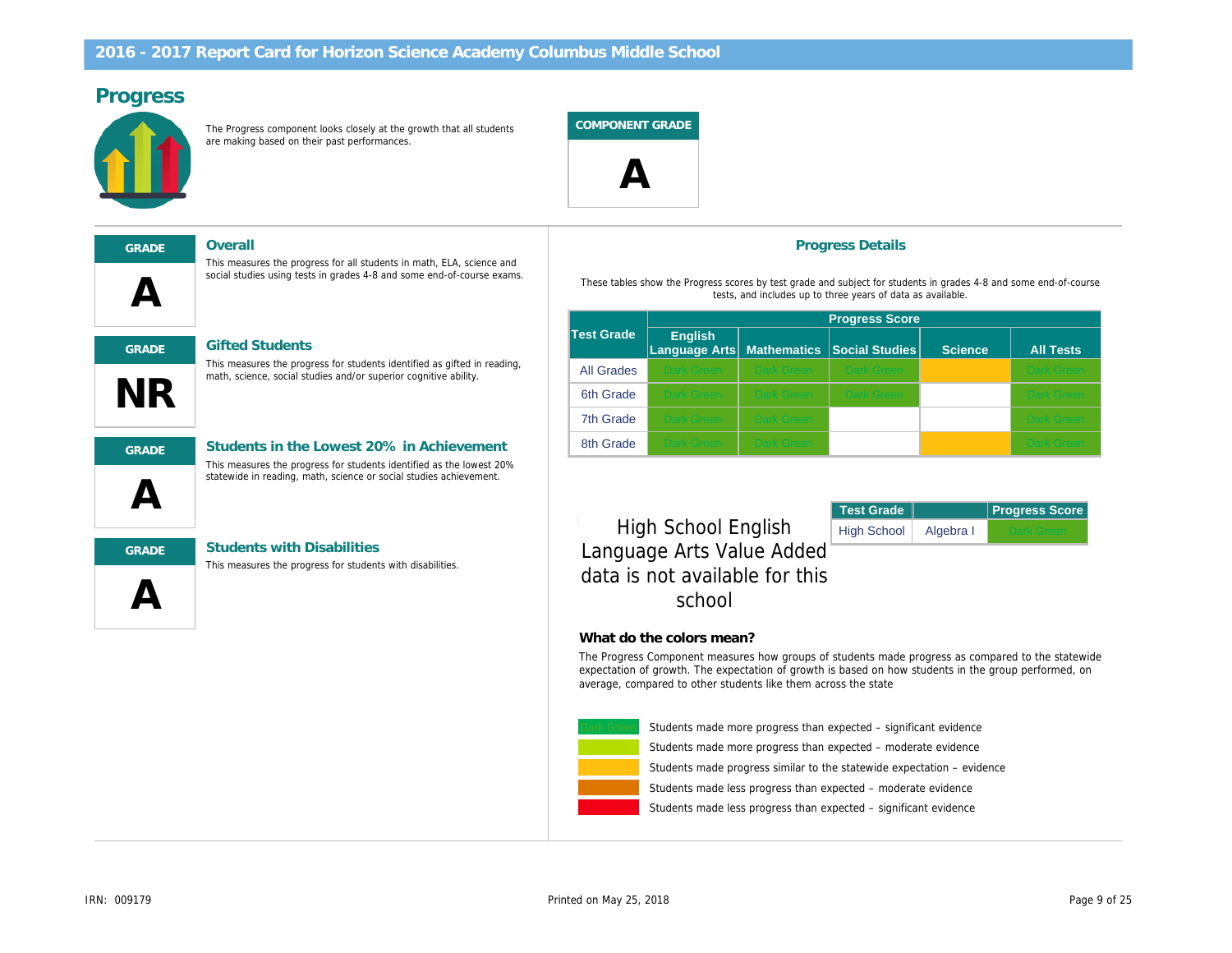

Progress vs. Performance Index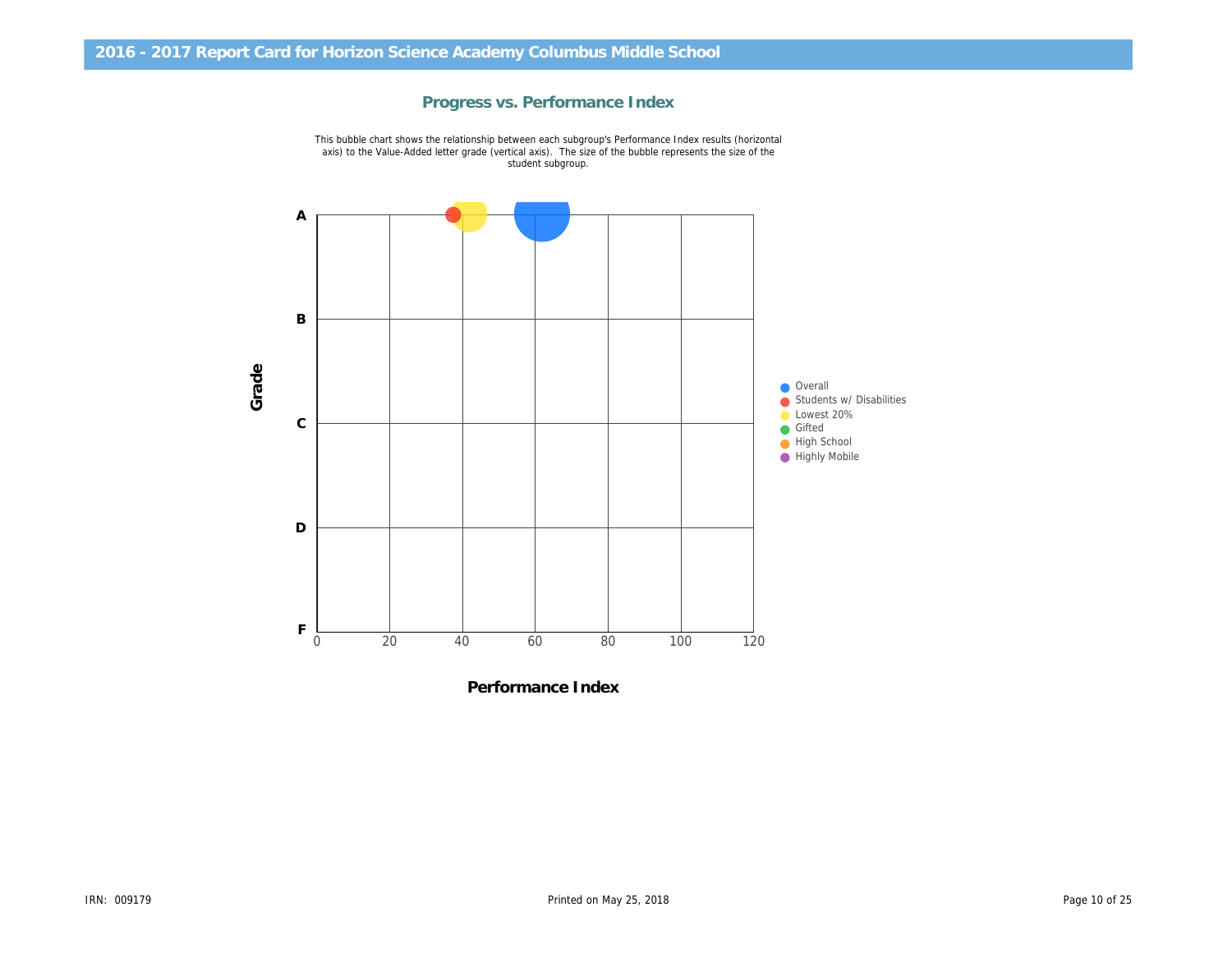# Gap Closing

The Gap Closing component shows how well schools are meeting the performance expectations for our most vulnerable populations of students in English language arts, math and graduation.

# COMPONENT GRADE





#### GRADE Annual Measurable Objectives

Annual Measurable Objectives (AMOs) compare the performance of student groups to a state goal which is displayed as the red line in the following charts. T that goal in reading, math and graduation – and emphasize any achievement gaps that exist between groups. The ultimate goal is for all groups to achieve at

English Language Arts **Graduation Rate** Math Math Graduation Rate Control Rate Control Rate Control Rate Control Rate Control Rate Control Rate Control Rate Control Rate Control Rate Control Rate Control Rate Control Rate

AMO Points

This schoo Objective for ( e



The red line on each graph identifies the Annual Measurable Objective. The 2017 AMO for ELA is 77.1%, for Math is 72%, an<br>Subgroups with fewer than 30 students are not rated and do not appear on the graphs.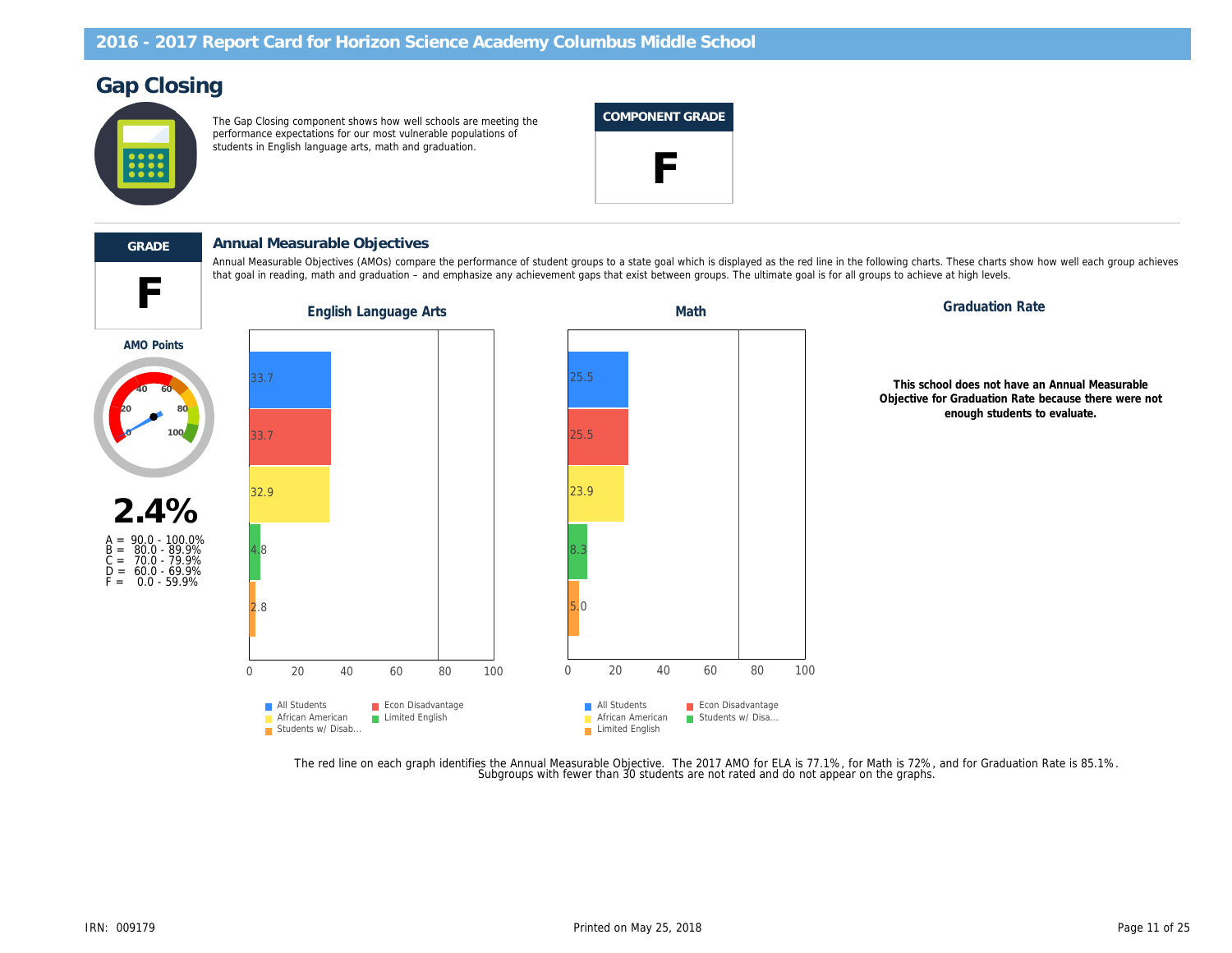# Graduation Rate

The Graduation Rate component looks at the percent of students who are successfully finishing high school with a diploma in four or five

| <b>COMPONENT GRADE</b> |  |
|------------------------|--|
|                        |  |

**Not Rated** 

This school has not been assigned a grade for Graduation Rate because there were not enough students to evaluate.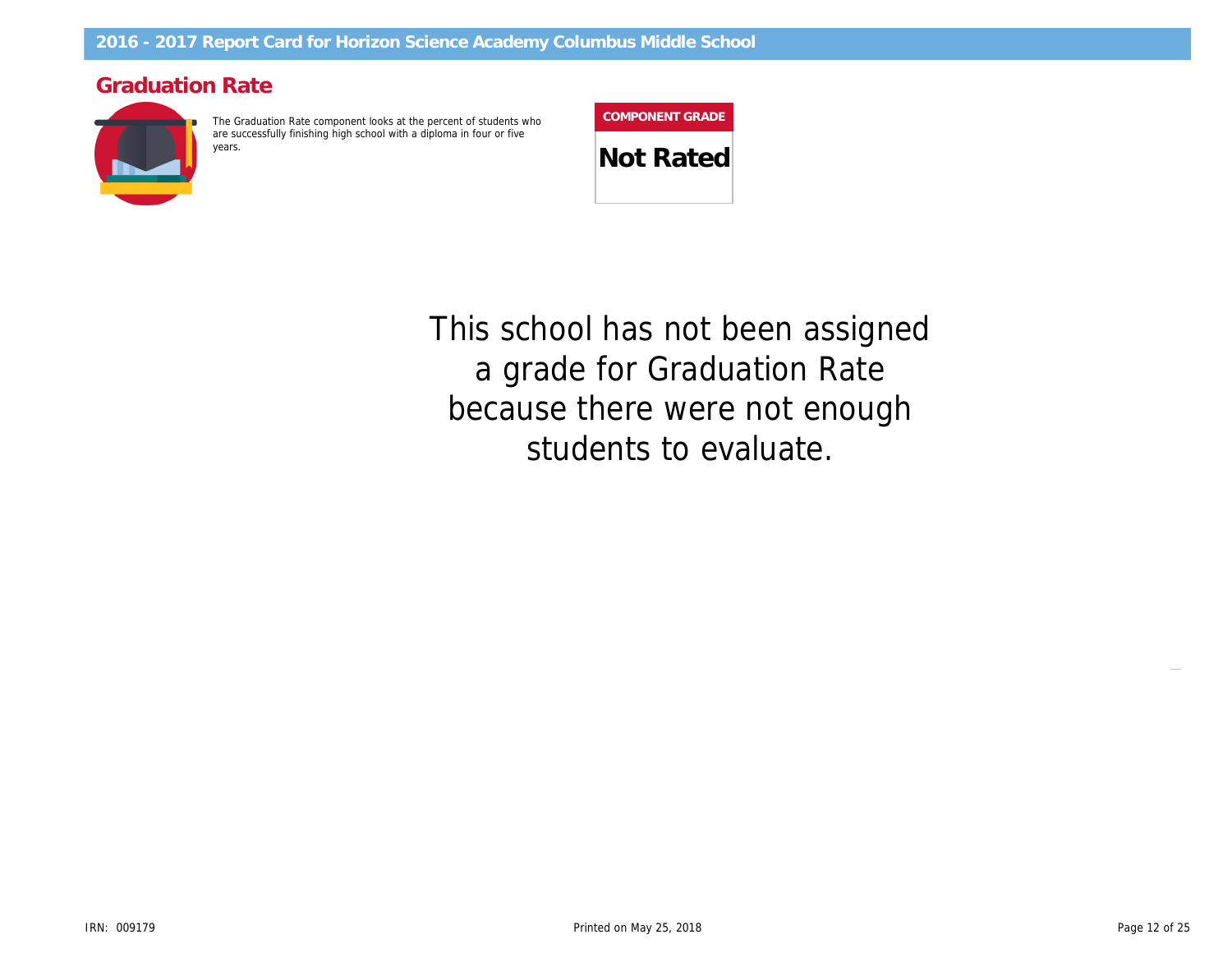would appear in this space cannot The Graduation Rate graph that be displayed because there were not enough students to evaluate.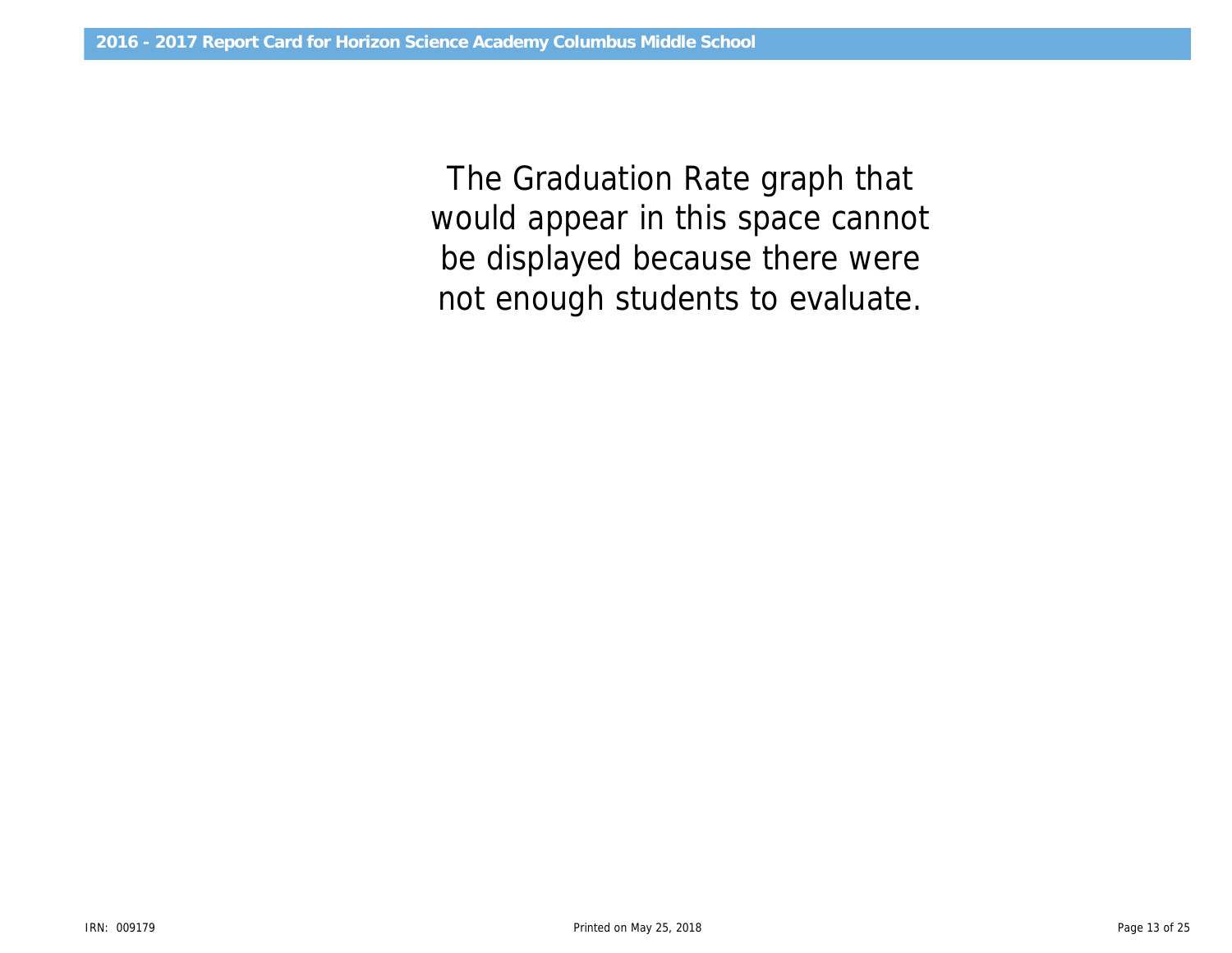# K-3 Literacy

The K-3 Literacy component looks at how successful the school is at getting struggling readers on track to proficiency in third grade and



 $\overline{1}$ K-3 Literacy was not calculated for this school because there were not enough stude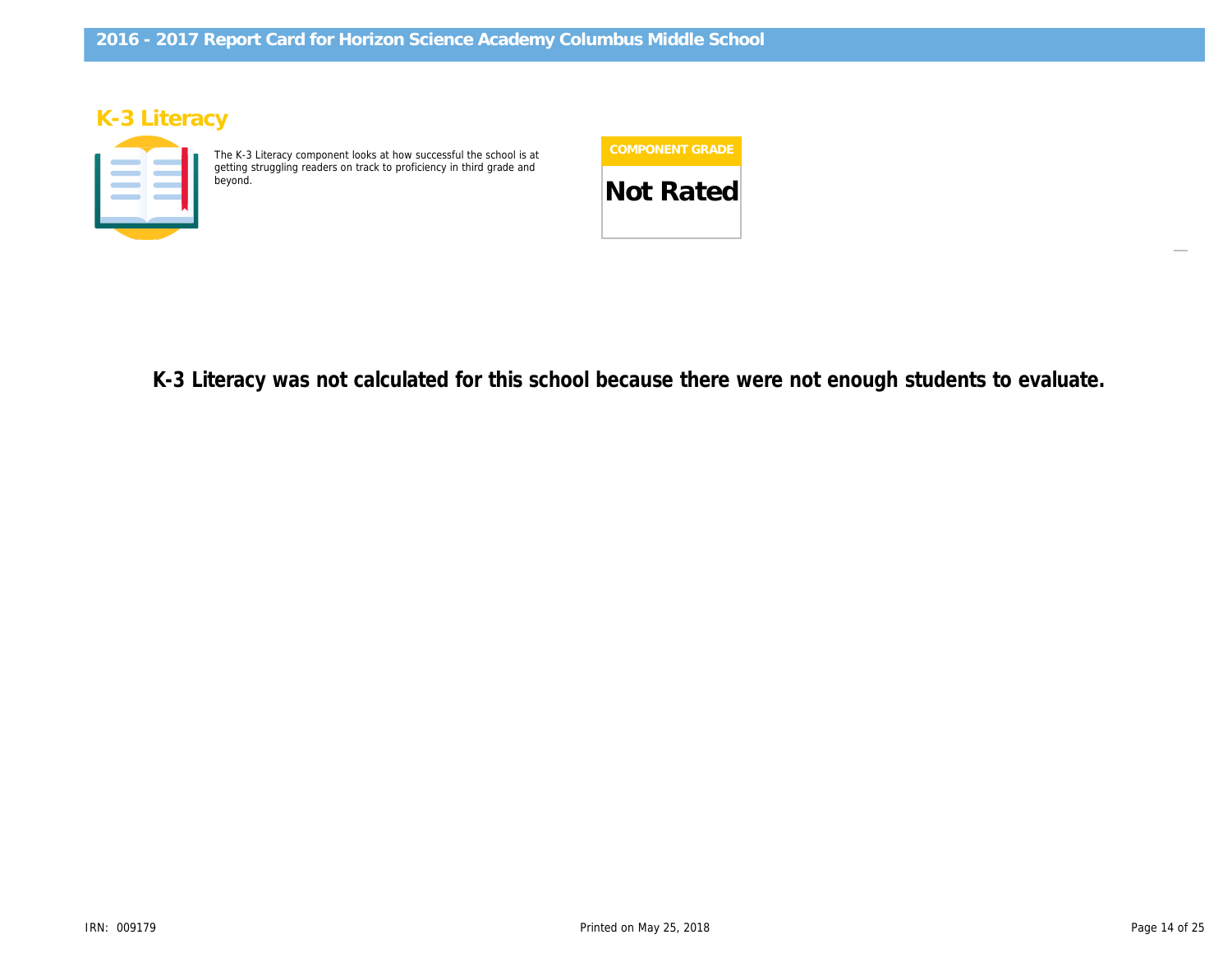| Percentage On-Track in Reading Diagnostic                                                              | Third Grade Reading Gr                                                                                                                                                                                                                                                        |
|--------------------------------------------------------------------------------------------------------|-------------------------------------------------------------------------------------------------------------------------------------------------------------------------------------------------------------------------------------------------------------------------------|
|                                                                                                        | Ohio's Third Grade Reading Guarantee ensure<br>reading before moving on to fourth grade. Scho<br>struggling readers in early grades. If a child ap<br>the school will immediately start a Reading Imp<br>program ensures that every struggling reader g<br>learn and achieve. |
| K-3 Literacy was not calculated for this school because<br>there were not enough students to evaluate. | Students have multiple opportunities to meet p<br>meeting a minimum promotion score on the thi<br>the fall and spring. Students have an additional<br>assessment in the summer, as well as a distric                                                                          |
|                                                                                                        | The Parent Roadmap is available to help parer<br>Reading Guarantee applies to your child.                                                                                                                                                                                     |
|                                                                                                        | How many third graders met the Third Grade<br>Guarantee requirements for promotion to 4th                                                                                                                                                                                     |
|                                                                                                        | How many third graders scored proficient on<br>test?                                                                                                                                                                                                                          |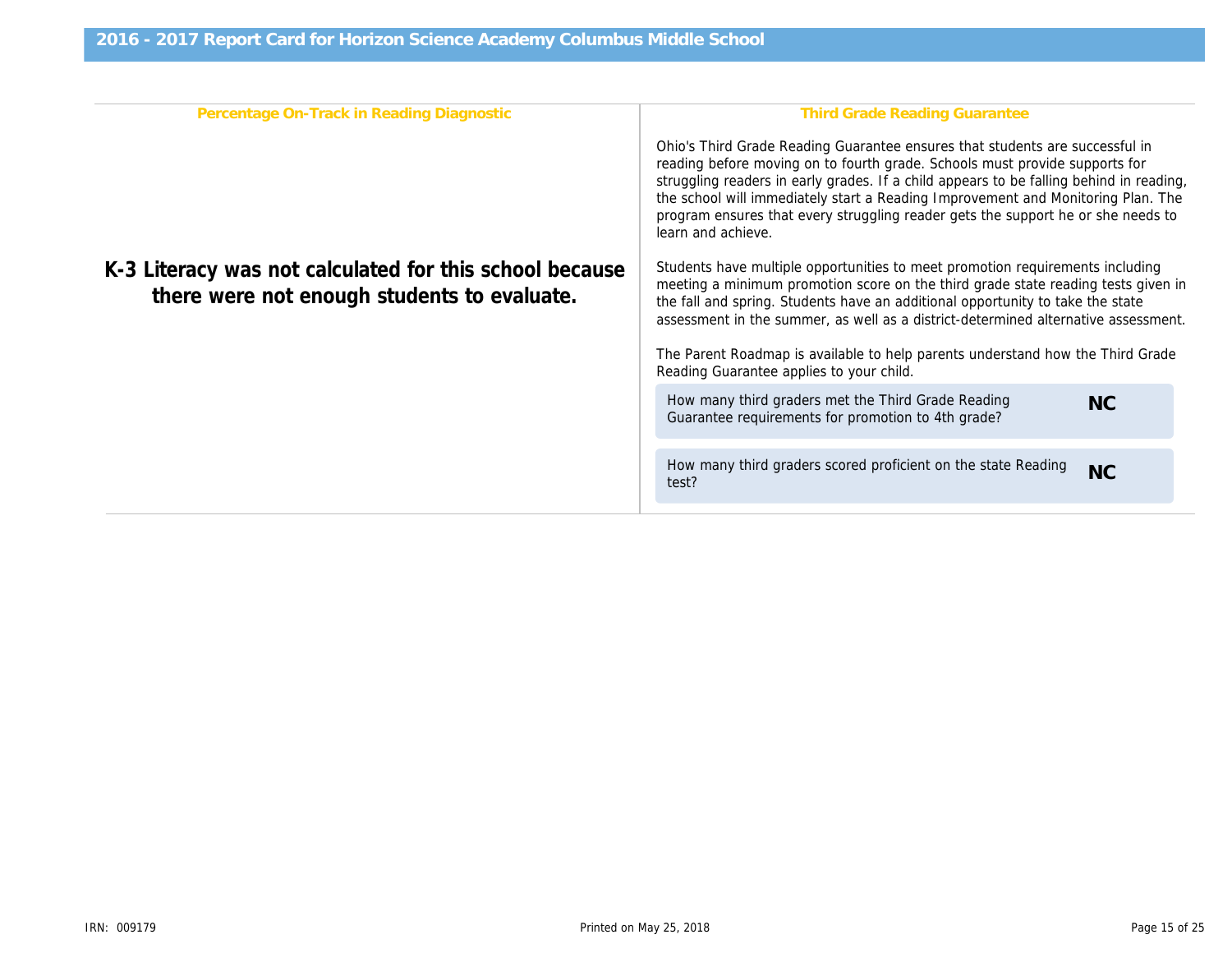# Prepared for Success

Whether training in a technical field or preparing for work or college, the Prepared for Success component looks at how well prepared Ohio's



|                                                                                                                 |                                             | How Prepared were Your 2015 and 2016 Graduati |  |
|-----------------------------------------------------------------------------------------------------------------|---------------------------------------------|-----------------------------------------------|--|
| <b>Not Rated</b>                                                                                                | <b>ACT: Participation</b>                   |                                               |  |
|                                                                                                                 | <b>ACT: Remediation Free</b>                |                                               |  |
|                                                                                                                 | SAT: Participation                          |                                               |  |
|                                                                                                                 | <b>SAT: Remediation Free</b>                | This data cannot b<br>there are not enoug     |  |
| This data cannot be shown because there are not enough<br>students in the graduating class of 2016 to evaluate. | Honors Diploma                              | graduating class of                           |  |
|                                                                                                                 | Industry-Recognized<br>Credential           |                                               |  |
|                                                                                                                 | <b>Advanced Placement:</b><br>Participation |                                               |  |
|                                                                                                                 | AP: Exam Score of 3 or<br><b>Better</b>     |                                               |  |
|                                                                                                                 | <b>Dual Enrollment Credit</b>               |                                               |  |
|                                                                                                                 | International<br>Baccalaureate              |                                               |  |
|                                                                                                                 | IB: Exam Score of 4 or<br><b>Better</b>     |                                               |  |
|                                                                                                                 |                                             |                                               |  |

Note: These data represent students in the 4-year and 5-year graduation rates, i.e. students who entered 9th grade in 2012 and 2013.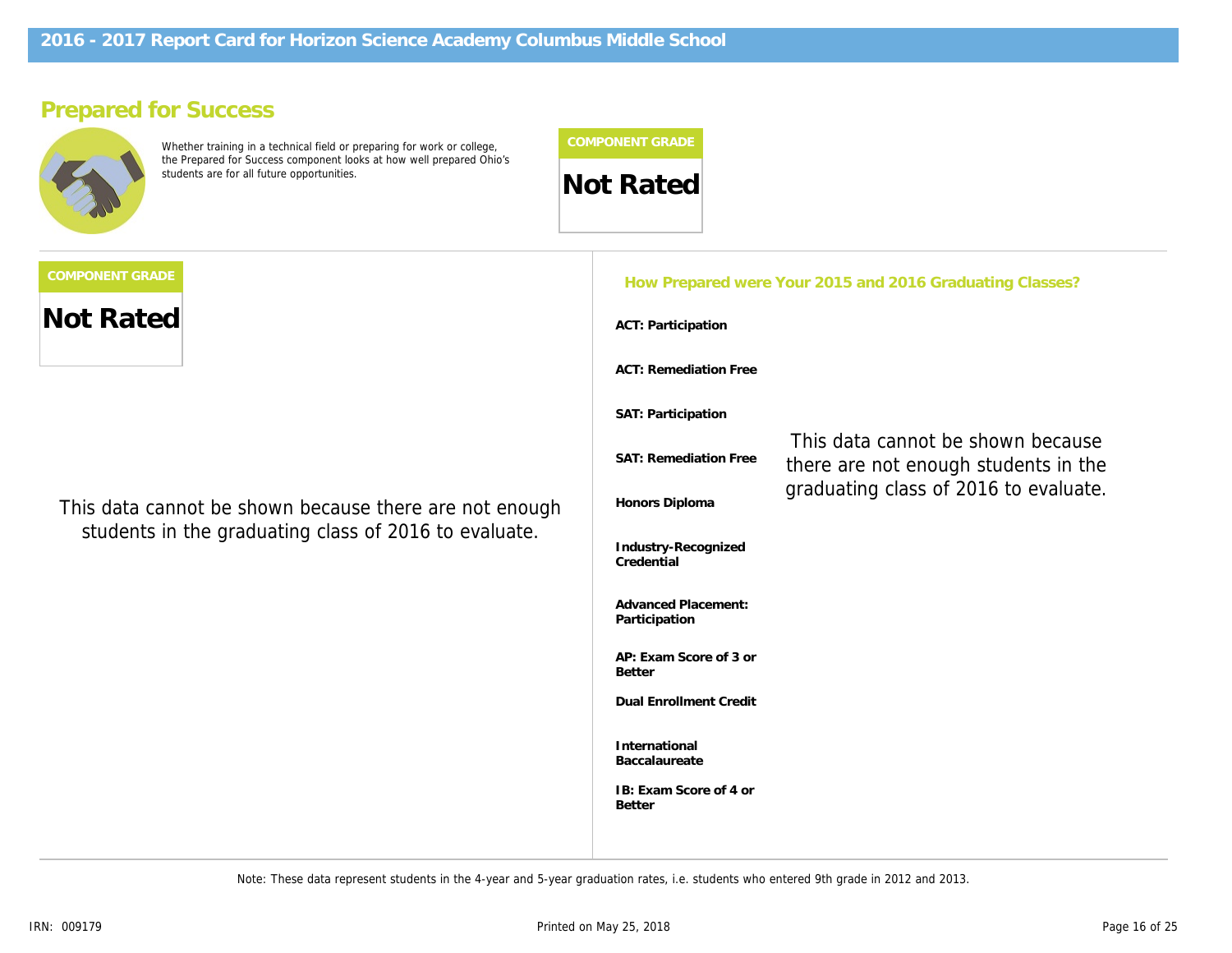### Outcomes after High School Graduation

Districts and schools have long-term impacts on student outcomes. The Prepared for Success component provides information on how schools prepare students for different pathways of college and career success. It also provides insights on how those students do once they leave high school. What happens beyond the diploma is an important indicator of how well schools are preparing students.

The University System of Ohio provides district reports on enrollment and remediation of high school graduates attending in-state, public colleges and universities.

|                                                                                   |           | This graph is not displayed              |
|-----------------------------------------------------------------------------------|-----------|------------------------------------------|
| What Percentage of the 2014 Graduating<br>Class Entered College within Two Years? | <b>NC</b> | because the result is Not<br>Calculated. |
|                                                                                   |           |                                          |

What Percentage of the 2010 Graduating Class Graduated from College within Six Years of Leaving High School? NC This graph is not displayed because the result is Not Calculated.

Note: These data represent students in the 4-year and 5-year graduation rates, i.e. students who entered 9th grade in 2012 and 2013.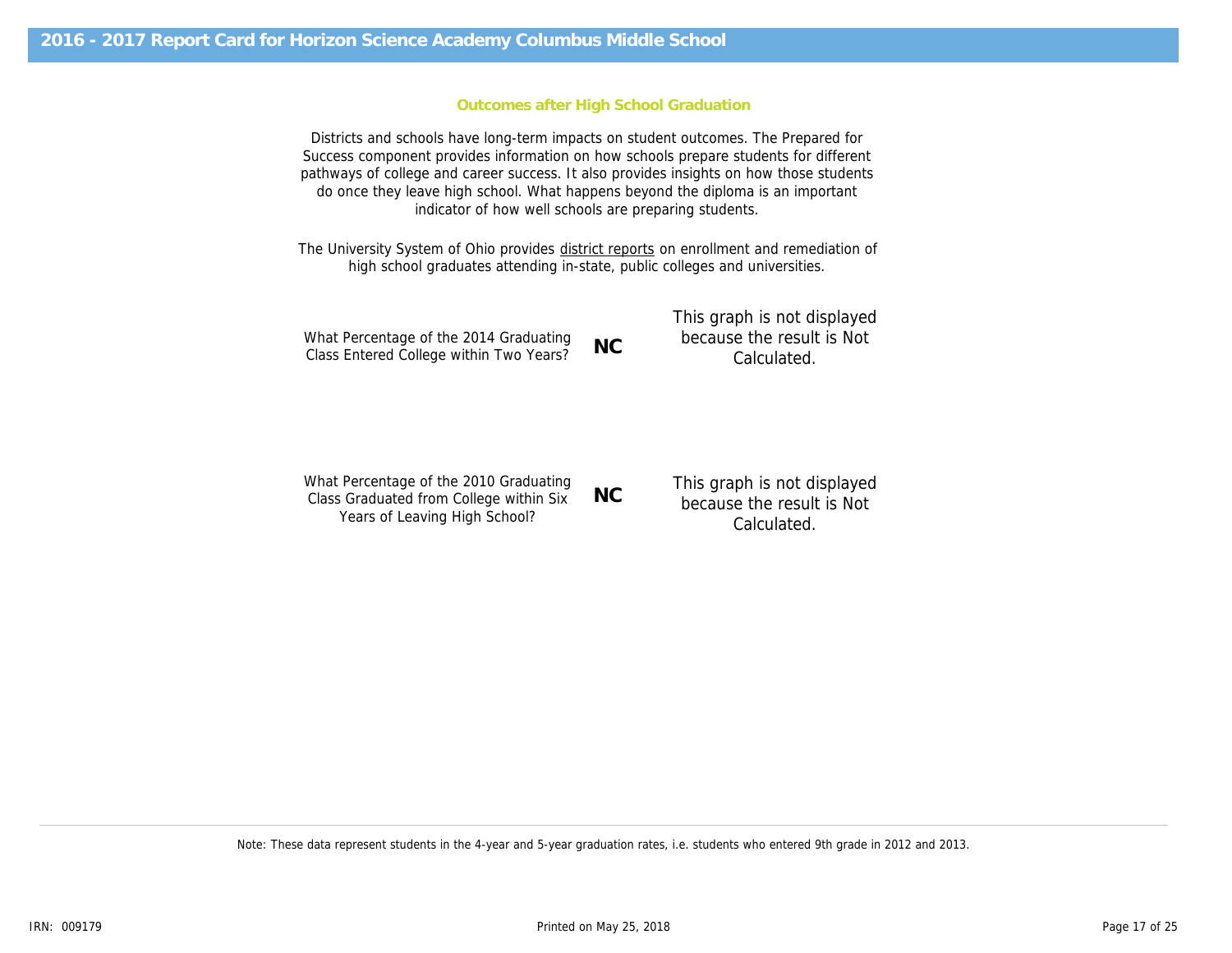Principal: Hasan Akkaya Address: 2350 Morse Rd Columbus OH 43229-5801

Phone: (614) 428-6564 Columbus City CTPD Career Technical Planning District:

Directory information current as of the 2016-2017 Report Card publication date.

## Your School's Students

| Average<br>Daily                                                                                                                 |                                    |              | <b>ENTOMINATE DY 5</b> |
|----------------------------------------------------------------------------------------------------------------------------------|------------------------------------|--------------|------------------------|
| Enrollment:                                                                                                                      |                                    |              |                        |
| 450                                                                                                                              |                                    | Enrollment # | Enrollment %           |
|                                                                                                                                  | Am. Indian / Alaskan Native        | NC.          |                        |
|                                                                                                                                  | Asian or Pacific Islander          | 11           | 2.5%                   |
| Number of<br><b>Limited English</b><br>Proficiency<br><b>Students</b><br><b>Excluded from</b><br>Accountability<br>Calculations: | Black, Non-Hispanic                | 398          | 88.4%                  |
|                                                                                                                                  | Hispanic                           | 19           | 4.2%                   |
|                                                                                                                                  | Multiracial                        | <b>NC</b>    |                        |
|                                                                                                                                  | White, Non-Hispanic                | 17           | 3.8%                   |
|                                                                                                                                  | <b>Students with Disabilities</b>  | 37           | 8.3%                   |
|                                                                                                                                  | Economically Disadvantaged         | 450          | 100.0%                 |
|                                                                                                                                  | <b>Limited English Proficiency</b> | 64           | 14.2%                  |
|                                                                                                                                  | Migrant                            | <b>NC</b>    |                        |
|                                                                                                                                  |                                    |              |                        |

# Enrollment by Subgroup

NC = Not Calculated because there are fewer than 10 in the group

State and federal law require an annual assessment of Limited English Proficient (LEP) students to measure their English language proficiency. The Ohio English Language Proficiency Assessment (OELPA) is the assessment used in Ohio to gauge LEP students' growth in learning English. For information about your district's OELPA results, see the Department of Education's web site at http://education.ohio.gov.

 $\Delta$ verage and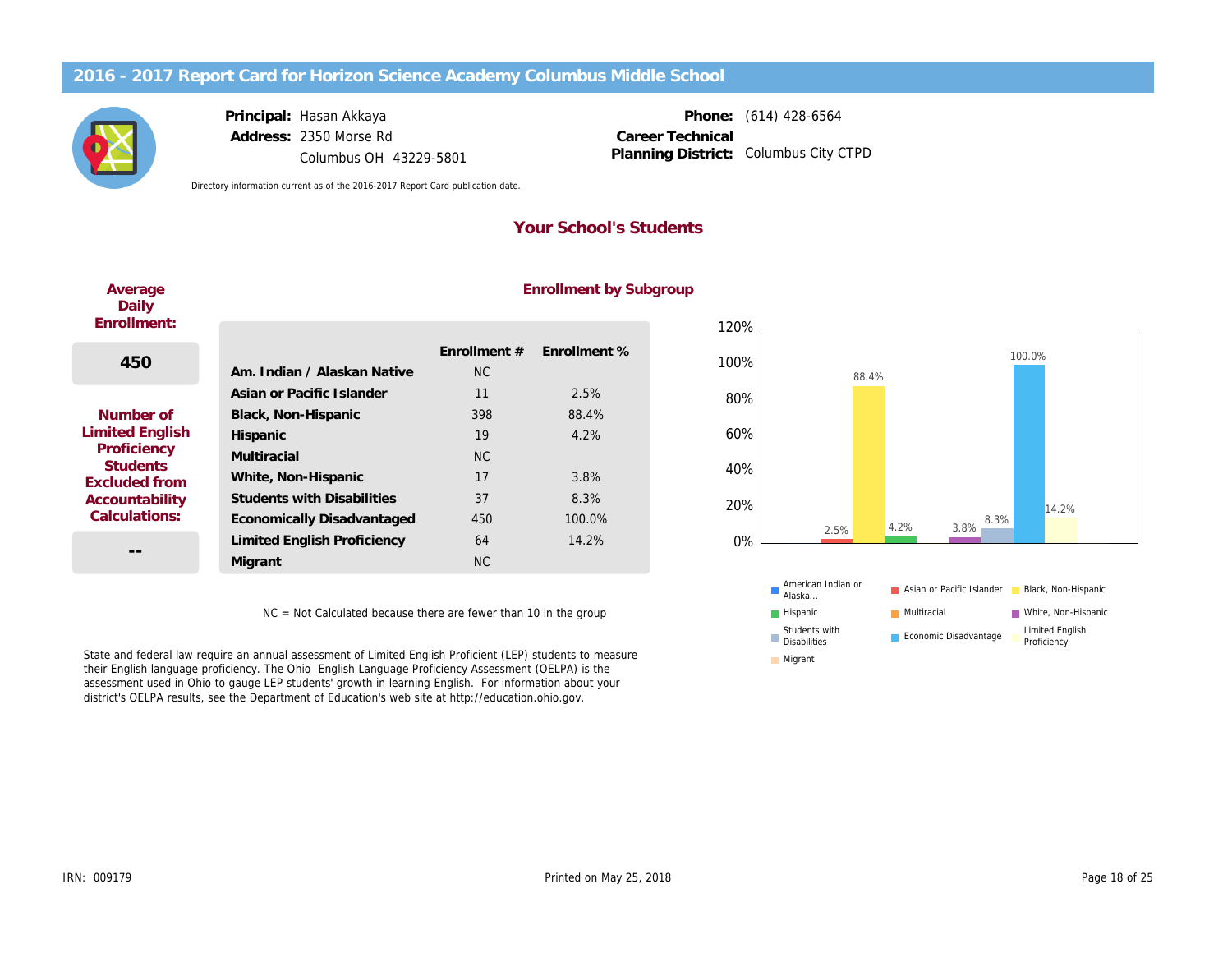### Attendance Rate

|                                          | <b>All Students</b>                | 95.5% |
|------------------------------------------|------------------------------------|-------|
| Chronic<br>Absenteeism<br>Rate:<br>11.0% | Am. Indian / Alaskan Native        | NC.   |
|                                          | Asian or Pacific Islander          | 94.6% |
|                                          | Black, Non-Hispanic                | 95.5% |
|                                          | Hispanic                           | 95.8% |
|                                          | <b>Multiracial</b>                 | NC.   |
|                                          | White, Non-Hispanic                | 94.3% |
|                                          | <b>Students with Disabilities</b>  | 92.4% |
|                                          | Economic Disadvantage              | 95.5% |
|                                          | <b>Limited English Proficiency</b> | 96.8% |
|                                          | Migrant                            | NC.   |
|                                          | Male                               | 95.5% |
|                                          | Female                             | 95.5% |

NC = Not Calculated because there are fewer than 10 in the group

Attendance Rate is not shown if

ļ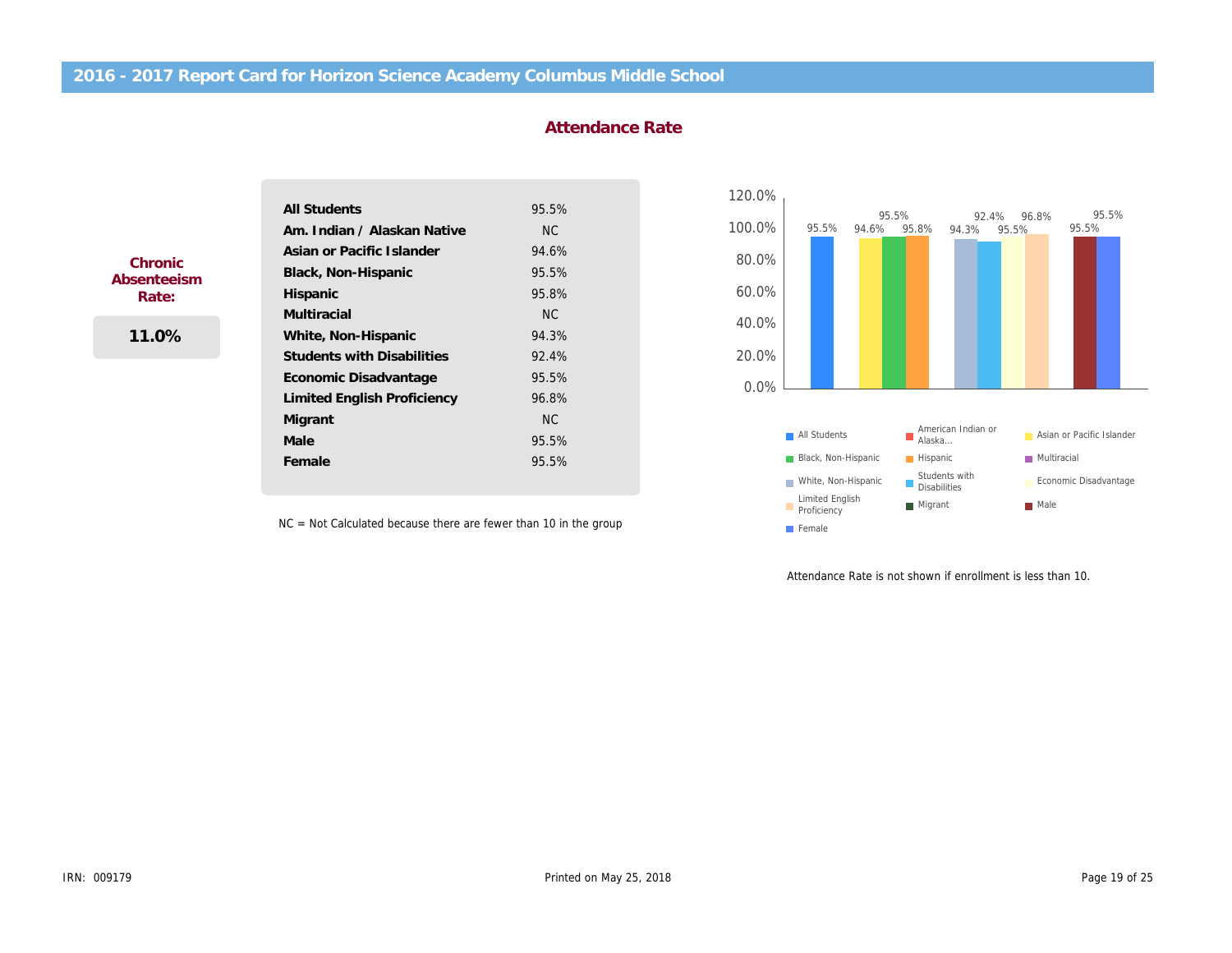### Mobility Rates by Subgroup

|                                   | Student Mobility % |
|-----------------------------------|--------------------|
| All Students                      | $0.0\%$            |
| Am. Indian / Alaskan Native       | NC.                |
| Asian or Pacific Islander         | $0.0\%$            |
| Black, Non-Hispanic               | $0.0\%$            |
| Hispanic                          | $0.0\%$            |
| Multiracial                       | NC.                |
| White, Non-Hispanic               | $0.0\%$            |
| <b>Students with Disabilities</b> | $0.0\%$            |
| Economically Disadvantaged        | $0.0\%$            |
| Limited English Proficiency       | $0.0\%$            |
| Migrant                           | NC.                |

NC = Not Calculated because there are fewer than 10 in the group

A mobility rate chart ca displayed for this school either there are not en students to evaluate i subgroup or all calculate are 0.0%.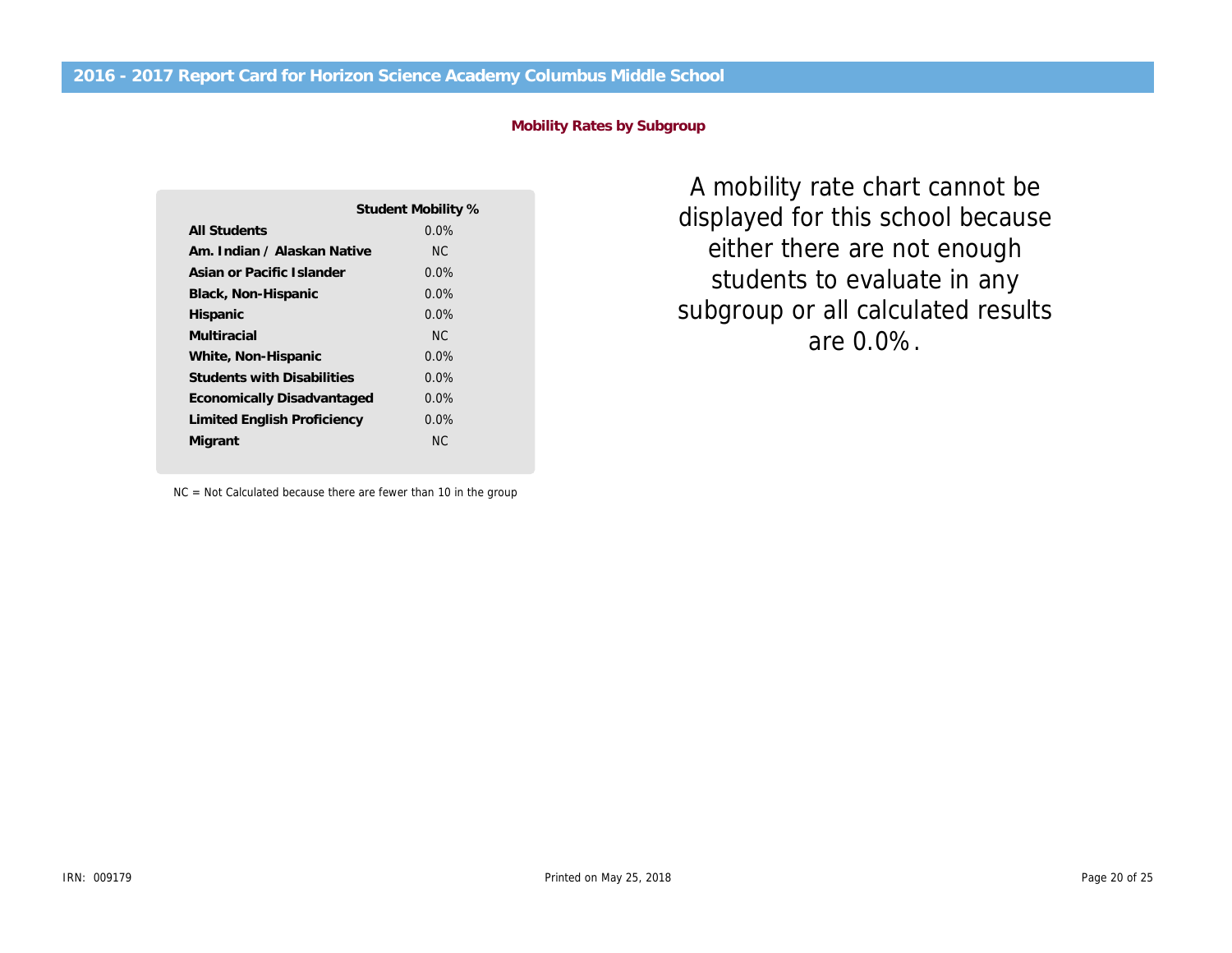### Your School's Teachers

## Number of Teachers by

| Your School's Poverty Status: High                                                                         | Your School | <b>Your District</b> |                                        |
|------------------------------------------------------------------------------------------------------------|-------------|----------------------|----------------------------------------|
| Percentage of teachers with at least a Bachelor's Degree                                                   | 100.0       |                      | <b>General Education Teachers</b>      |
| Percentage of teachers with at least a Master's Degree                                                     | 31.6        | --                   | Career-Technical Teachers              |
| Percentage of core academic subject and elementary                                                         | 3.1         |                      | <b>Special Education Teachers</b>      |
| classes not taught by Highly Qualified Teachers                                                            |             |                      | <b>Teacher Aides</b>                   |
| Percentage of core academic subject and elementary                                                         |             | 98.4                 | <b>Gifted Intervention Specialists</b> |
| classes taught by properly certified teachers                                                              |             |                      | <b>Fine Arts Teachers</b>              |
| Percentage of core academic subject elementary and<br>secondary classes taught by teachers with temporary, | 0           |                      | Music Teachers                         |
| conditional or long-term substitute certification/licensure                                                |             |                      | <b>Physical Education Teachers</b>     |
| Lead or Senior Teachers:                                                                                   | 0.0         | 0.0                  | <b>ELL Specialists</b>                 |
|                                                                                                            |             |                      |                                        |

A district's high-poverty schools are those ranked in the top quartile based on the percentage of economically disadvantaged students. Low-poverty schools are those ranked in the bottom quartile base<br>on the percentage of e

NC = Not Calculated because there are fewer than 10 in the group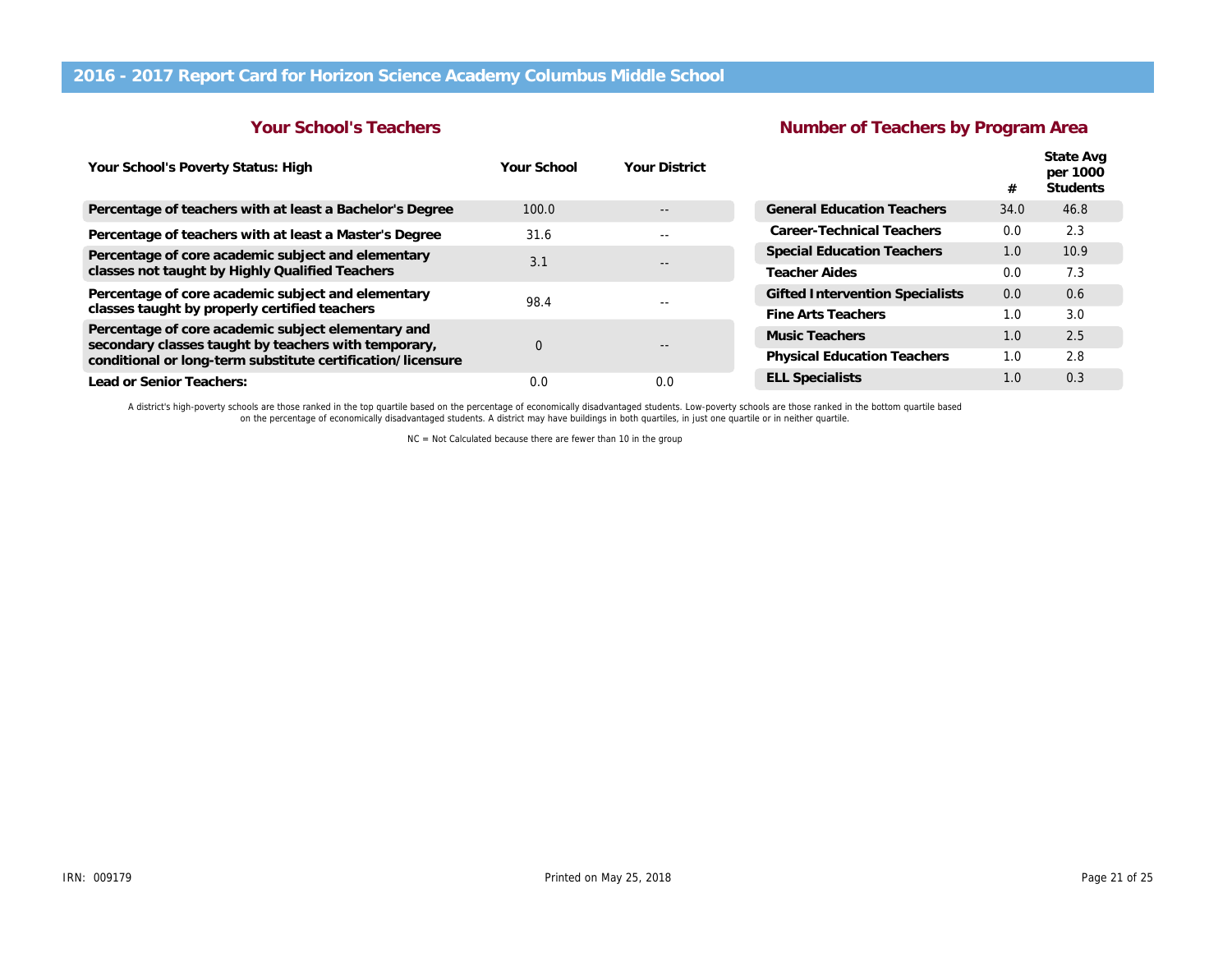Teacher Evaluations

## Wellness and Physical Education

The extent to which students are successful in meeting the benchmarks contained in Ohio's physical education standards

Elected to administer BMI screening

Participation in Physical Activity Pilot Program

Moderate Success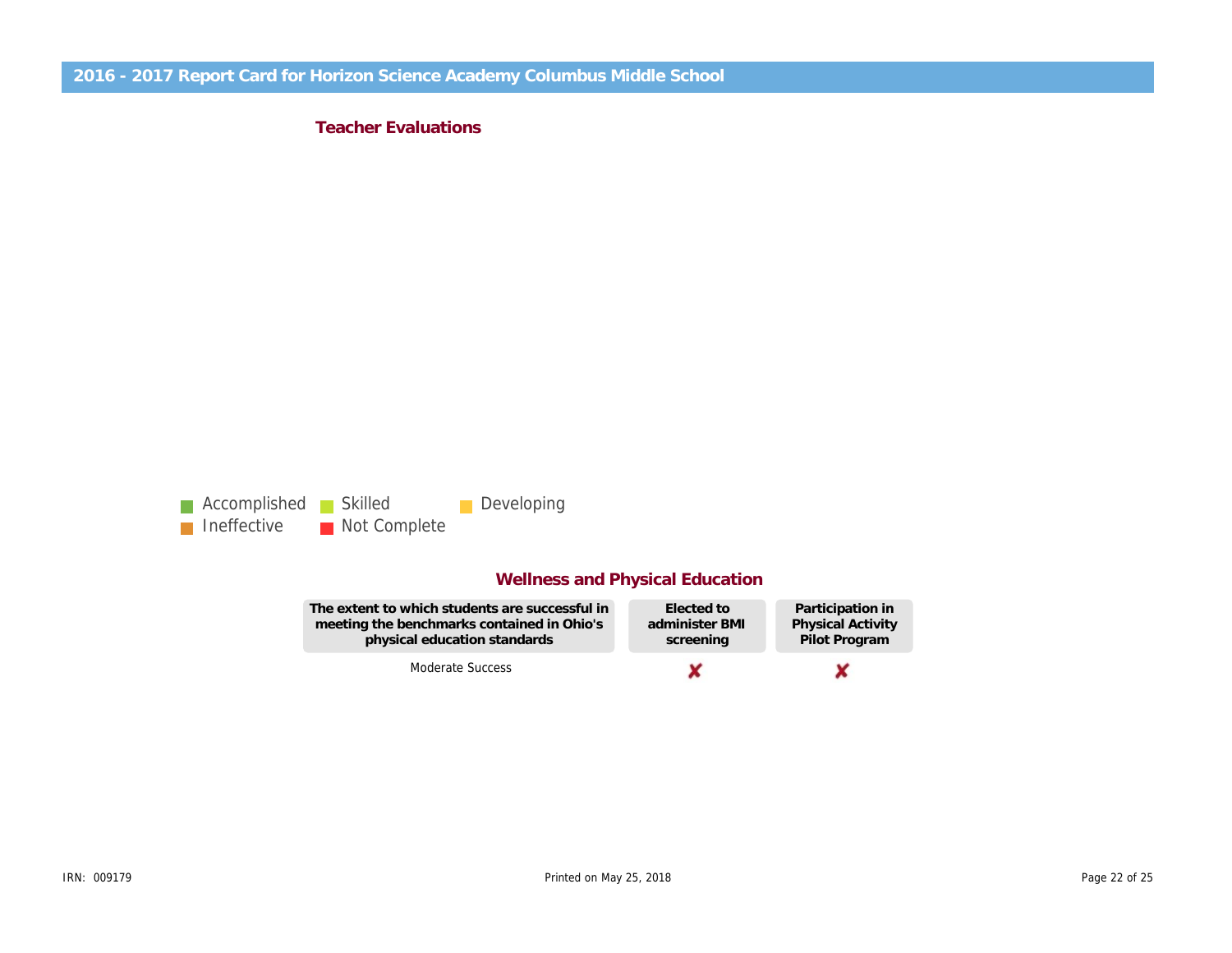## Financial Data

These measures answer several questions about spending and performance. How much is spent on Classroom instruction? How much, on average, is spent on each student? What is the source of the revenue? How do these measures compare to other districts and schools?

Comparison Group: Community Schools with Enrollment between 150 and 499

## Classroom Spending Data What percent of funds are spent on classroom instruction? 54.8% How does this school rank in comparison to other schools of similar size? 81 out of 165 Percentage Spent for Non-Classroom Instruction 45.2% Rank in comparison group for highest % spent 76 out of 165 School Comparison Group State Classroom Instruction Non-Classroom Instruction A rank of 1 indicates the highest percent spent on classroom instruction. Rankings subject to change due to data appeals. Spending per Pupil Data School Operating Spending per Pupil \$7,711 Classroom Instruction \$4,225 Non-Classroom Spending \$3,487 Horizon Science Academy Columbus Middle School community schools with the lowest operating expend Horizon Science Academy Columbus Middle School community schools with the highest academic perfo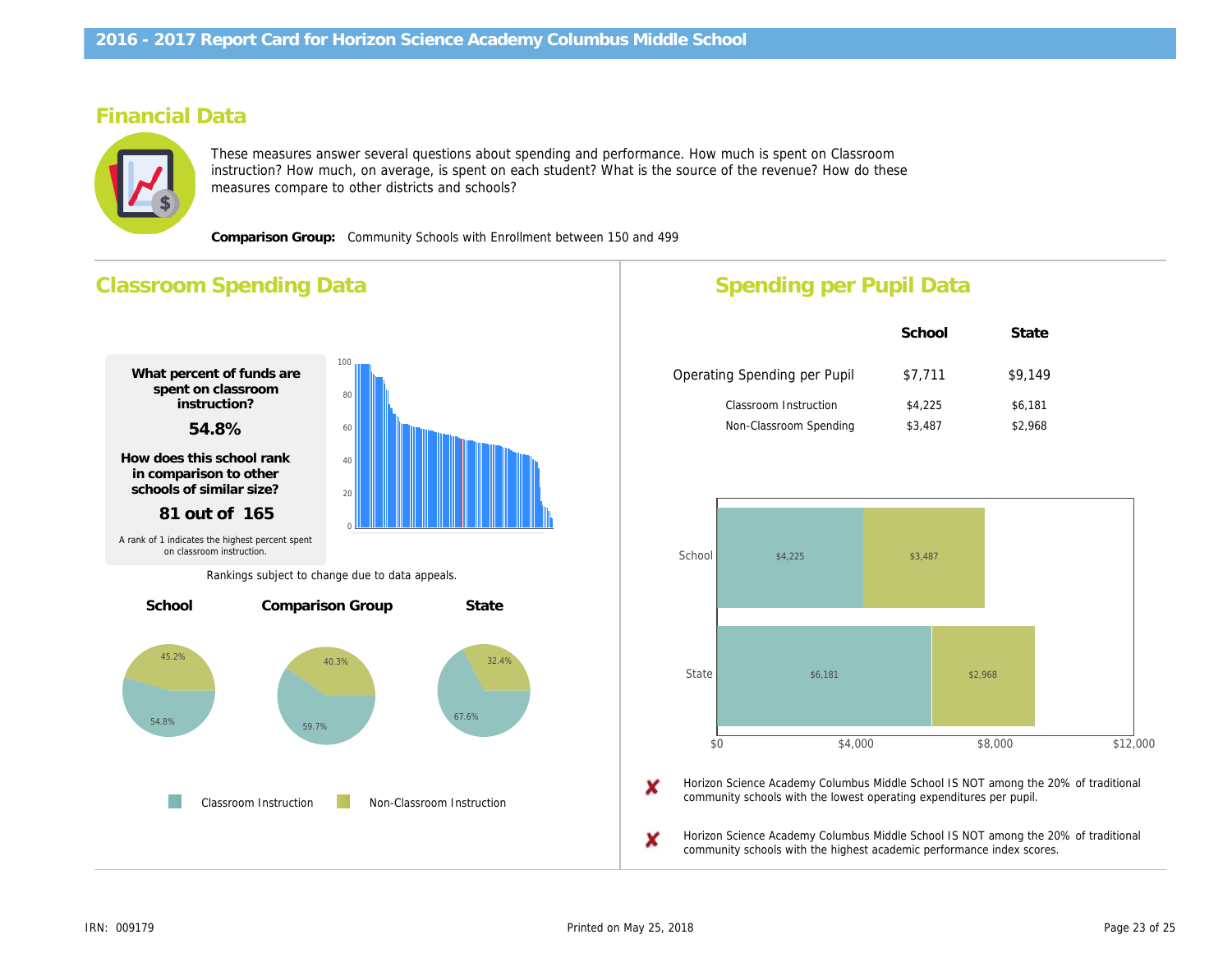# Spending and Performance

This measure answers the question – what is the relationship of average spending per student to performance, and how does that compare to similar districts and schools?

Comparison Group

All Community &

Performance Index Performance Index

Spending per Pupil Spending pe The quadrant lines on these graphs represent the statewide average performance index score and the statewide average spending per pupil for all Com